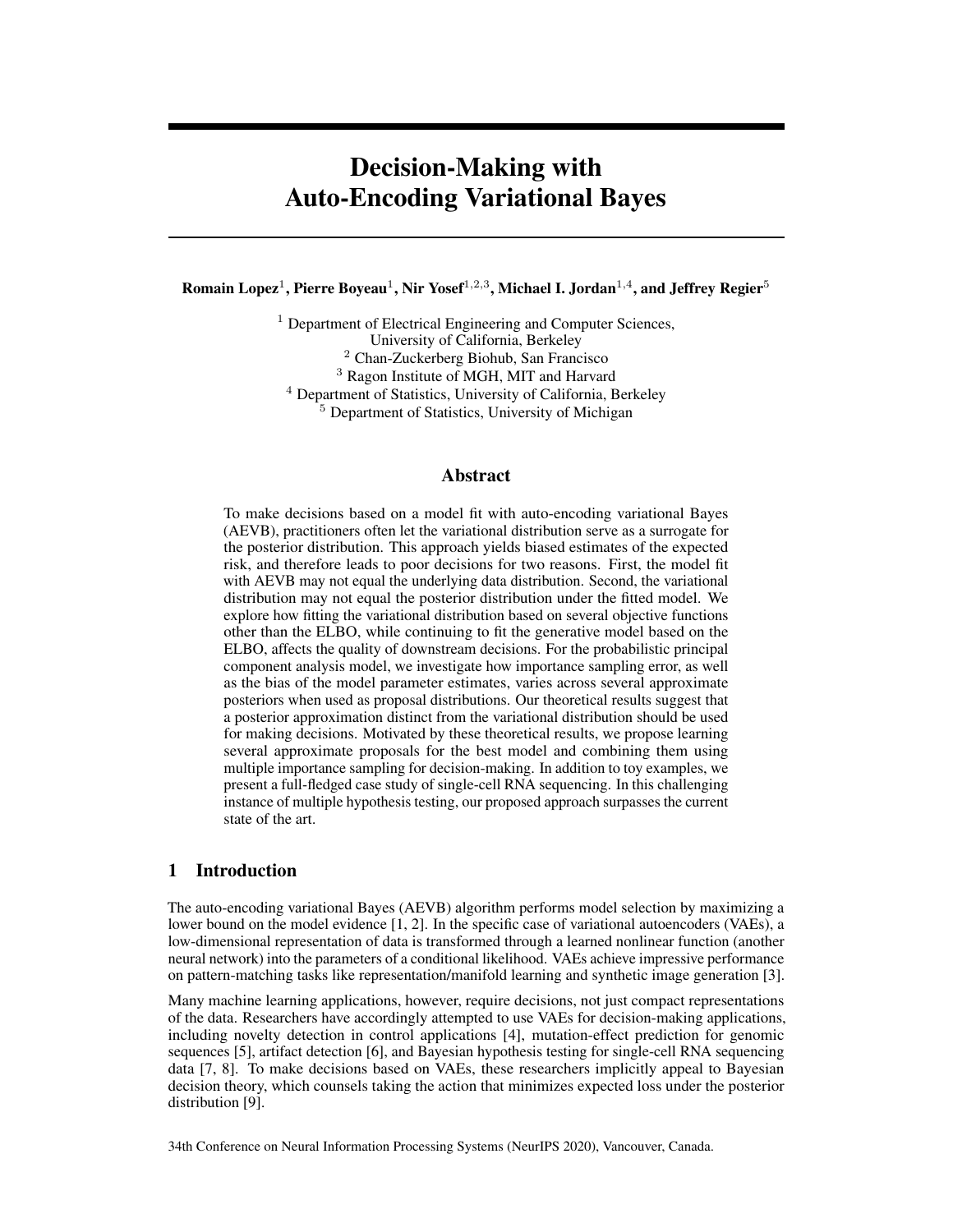However, for VAEs, the relevant functionals of the posterior cannot be computed exactly. Instead, after fitting a VAE based on the ELBO, practitioners take one of three approaches to decision-making: i) the variational distribution may be used as a surrogate for the posterior [\[5\]](#page-9-4), ii) the variational distribution may be used as a proposal distribution for importance sampling [\[10\]](#page-9-9), or iii) the variational distribution can be ignored once the model is fit, and decisions may be based on an iterative sampling method such as MCMC or annealed importance sampling [\[11\]](#page-9-10). But will any of these combined procedures (ELBO for model training and one of these methods for approximating posterior expectations) produce good decisions?

They may not, for two reasons. First, estimates of the relevant expectations of the posterior may be biased and/or may have high variance. The former situation is typical when the variational distribution is substituted for the posterior; the latter is common for importance sampling estimators. By using the variational distribution as a proposal distribution, practitioners aim to get unbiased lowvariance estimates of posterior expectations. But this approach often fails. The variational distribution recovered by the VAE, which minimizes the reverse Kullback-Leibler (KL) divergence between the variational distribution and the model posterior, is known to systematically underestimate variance [\[12,](#page-9-11) [13\]](#page-9-12), making it a poor choice for an importance sampling proposal distribution. Alternative inference procedures have been proposed to address this problem. For example, expectation propagation (EP) [\[14\]](#page-9-13) and CHIVI [\[15\]](#page-9-14) minimize the forward KL divergence and the  $\chi^2$  divergence, respectively. Both objectives have favorable properties for fitting a proposal distribution [\[16,](#page-9-15) [17\]](#page-9-16). IWVI [\[10\]](#page-9-9) seeks to maximize a tight lower bound of the evidence that is based on importance sampling estimates (IWELBO). Empirically, IWVI outperforms VI for estimating posterior expectations. It is unclear, however, which method to choose for a particular application.

Second, even if we can faithfully compute expectations of the model posterior, the model learned by the VAE may not resemble the real data-generating process [\[13\]](#page-9-12). Most VAE frameworks rely on the IWELBO, where the variational distribution is used as a proposal [\[18,](#page-9-17) [19,](#page-9-18) [20\]](#page-9-19). For example, model and inference parameters are jointly learned in the IWAE [\[18\]](#page-9-17) using the IWELBO. Similarly, the wake-wake (WW) procedure [\[21,](#page-9-20) [22\]](#page-9-21) uses the IWELBO for learning the model parameters but seeks to find a variational distribution that minimizes the forward KL divergence. In the remainder of this manuscript, we will use the same name to refer to either the inference procedure or the associated VAE framework (e.g., WW will be used to refer to EP).

To address both of these issues, we propose a simple three-step procedure for making decisions with VAEs. First, we fit a model based on one of several objective functions (e.g., VAE, IWAE, WW, or χ-VAE) and select the best model based on some metric (e.g., IWELBO calculated on held-out data with a large numbers of particles). The  $\chi$ -VAE is a novel variant of the WW algorithm that, for fixed  $p_{\theta}$ , minimizes the  $\chi^2$  divergence (for further details, see Appendix [B\)](#page--1-0). Second, with the model fixed, we fit several approximate posteriors, based on the same objective functions, as well as annealed importance sampling [\[11\]](#page-9-10). Third, we combine the approximate posteriors as proposal distributions for multiple importance sampling [\[23\]](#page-9-22) to make decisions that minimize the expected loss under the posterior. In multiple importance sampling, we expect the mixture to be a better proposal than either of its components alone, especially in settings where the posterior is complex because each component can capture different parts of the posterior.

After introducing the necessary background (Section [2\)](#page-2-0), we provide a complete analysis of our framework for the probabilistic PCA model [\[24\]](#page-9-23) (Section [3\)](#page-2-1). In this tractable setting, we recover the known fact that an underdispersed proposal causes severe error to importance sampling estimators [\[25\]](#page-9-24). The analysis also shows that overdispersion may harm the process of model learning by exacerbating existing biases in variational Bayes. We also confirm these results empirically. Next, we perform an extensive empirical evaluation of two real-world decision-making problems. First, we consider a practical instance of classification-based decision theory. In this setting, we show that the vanilla VAE becomes overconfident in its posterior predictive density, which harms performance. We also show that our three-step procedure outperforms IWAE and WW (Section [4\)](#page-5-0). We then present a scientific case study, focusing on an instance of multiple hypothesis testing in single-cell RNA sequencing data. Our approach yields a better calibrated estimate of the expected posterior false discovery rate (FDR) than that computed by the current state-of-the-art method (Section [5\)](#page-6-0).

Our code is available at <http://github.com/PierreBoyeau/decision-making-vaes>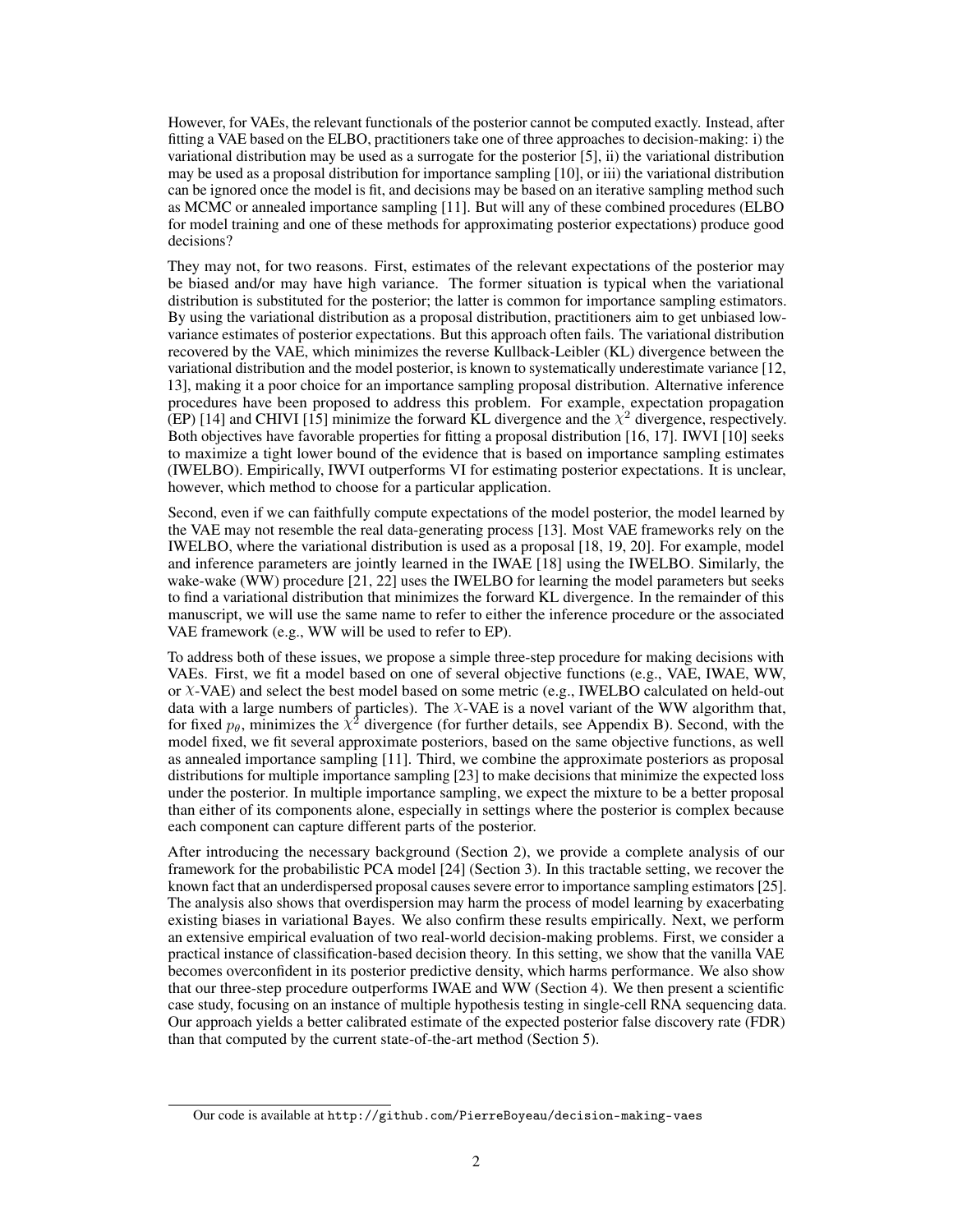## <span id="page-2-0"></span>2 Background

Bayesian decision-making [\[9\]](#page-9-8) makes use of a model and its posterior distribution to make optimal decisions. We bring together several lines of research in an overall Bayesian framework.

#### 2.1 Auto-encoding variational Bayes

Variational autoencoders [\[1\]](#page-9-0) are based on a hierarchical Bayesian model [\[26\]](#page-10-0). Let x be the observed random variables and z the latent variables. To learn a generative model  $p_{\theta}(x, z)$  that maximizes the evidence  $\log p_{\theta}(x)$ , variational Bayes [\[12\]](#page-9-11) uses a proposal distribution  $q_{\phi}(z | x)$  to approximate the posterior  $p_{\theta}(z | x)$ . The evidence decomposes as the *evidence lower bound* (ELBO) and the reverse KL variational gap (VG):

$$
\log p_{\theta}(x) = \mathbb{E}_{q_{\phi}(z|x)} \log \frac{p_{\theta}(x,z)}{q_{\phi}(z|x)} + \Delta_{\text{KL}}(q_{\phi} \parallel p_{\theta}). \tag{1}
$$

Here we adopt the condensed notation  $\Delta_{KL}(q_{\phi} || p_{\theta})$  to refer to the KL divergence between  $q_{\phi}(z | x)$ and  $p_{\theta}(z | x)$ . In light of this decomposition, a valid inference procedure involves jointly maximizing the ELBO with respect to the model's parameters and the variational distribution. The resulting variational distribution minimizes the reverse KL divergence. VAEs parameterize the variational distribution with a neural network. Stochastic gradients of the ELBO with respect to the variational parameters are computed via the reparameterization trick [\[1\]](#page-9-0).

#### 2.2 Approximation of posterior expectations

Given a model  $p_{\theta}$ , an action set A, and a loss L, the optimal decision  $a^*(x)$  for observation x is an expectation taken with respect to the posterior:  $\mathcal{Q}(f, x) = \mathbb{E}_{p_{\theta}(z|x)} f(z)$ . Here f depends on the loss [\[9\]](#page-9-8). We therefore focus on numerical methods for estimating  $Q(f, x)$ . Evaluating these expectations is the aim of Markov chain Monte Carlo (MCMC), annealed importance sampling (AIS) [\[27\]](#page-10-1), and variational methods [\[10\]](#page-9-9).

Although we typically lack direct access to the posterior  $p_{\theta}(z | x)$ , we can, however, sample  $(z_i)_{1 \leq i \leq n}$ from the variational distribution  $q_{\phi}(z | x)$ . A naive but practical approach is to consider a plugin estimator [\[4,](#page-9-3) [5,](#page-9-4) [6,](#page-9-5) [7\]](#page-9-6):

$$
\hat{Q}_{\mathbf{P}}^n(f, x) = \frac{1}{n} \sum_{i=1}^n f(z_i).
$$
 (2)

This estimator replaces the exact posterior by sampling  $z_1, \ldots, z_n$  from  $q_{\phi}(z | x)$ . A less naive approach is to use self-normalized importance sampling (SNIS):

$$
\hat{Q}_{\text{IS}}^n(f, x) = \frac{\sum_{i=1}^n w(x, z_i) f(z_i)}{\sum_{j=1}^n w(x, z_j)}.
$$
\n(3)

Here the importance weights are  $w(x, z) := p_{\theta}(x, z) / q_{\phi}(z|x)$ . The non-asymptotic behavior of both estimators and their variants is well understood [\[16,](#page-9-15) [17,](#page-9-16) [28\]](#page-10-2). Moreover, each upper bound on the error motivates an alternative inference procedure in which the upper bound is used as a surrogate for the error. For example, [\[16\]](#page-9-15) bounds the error of the IS estimator with a function of *forward* KL divergence  $\Delta_{KL}(p_{\theta} \parallel q_{\phi})$ , which motivates the WW algorithm in [\[22\]](#page-9-21). Similarly, [\[17\]](#page-9-16) provides an upper bound of the error based on the  $\chi^2$  divergence, which motivates our investigation of the  $\chi$ -VAE. However, these upper bounds are too loose to explicitly compare, for example, the worst-case performance of  $X$ -VAE and WW when  $f$  belongs to a function class (for further details, see Appendix [C\)](#page--1-1).

## <span id="page-2-1"></span>3 Theoretical analysis for pPCA

We aim to understand the theoretical advantages and disadvantages of each objective function used for training VAEs and how they impact downstream decision-making procedures. Because intractability prevents us from deriving sharp constants in general models, to support a precise theoretical analysis, we consider probabilistic principal component analysis (pPCA) [\[29\]](#page-10-3). pPCA is a linear model for which posterior inference is tractable. Though the analysis is a special case, we believe that it provides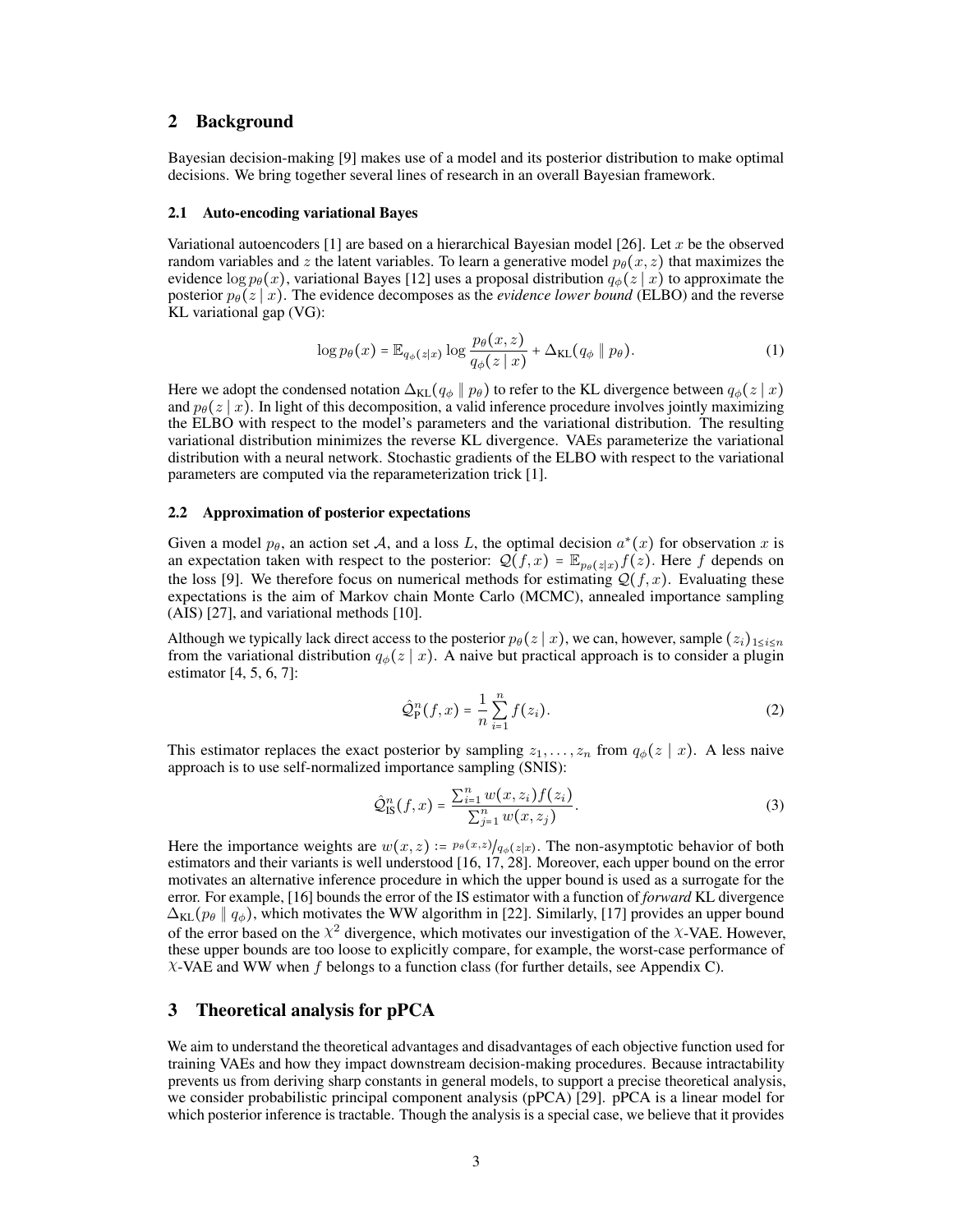<span id="page-3-3"></span>

Figure 1: Variational Bayes for the bivariate pPCA example. (A) Gaussian mean-field approximations to the posterior (same legend for all the figures) (B) Corresponding values of  $||A||_2$  (C) IWELBO  $(k = 5)$  as a function of  $\lambda$ , with proposals estimated for  $\lambda = 0$  and other model parameters fixed to their true values (D) Specific zoom around the global maximum.

an intuition for the performance of our decision-making procedures more generally because, for many of the models that are used in practice, a Gaussian distribution approximates the posterior well, as demonstrated by the success of the Laplace approximation [\[30\]](#page-10-4).

In pPCA, the latent variables  $z$  generate data  $x$ . We use an isotropic Gaussian prior on  $z$  and a spherical Gaussian likelihood for  $x$ :

<span id="page-3-4"></span>
$$
p_{\theta}(z) = \text{Normal}(0, I)
$$
  
\n
$$
p_{\theta}(x \mid z) = \text{Normal}(Wz + \mu, \sigma^2 I).
$$
\n(4)

Following [\[13\]](#page-9-12), we parameterize  $\sigma^2 = 1/(1-\lambda^2)$ , as well as  $W_{ij} = e^{\lambda} W'_{ij}$  if  $i \neq j$  and  $W_{ij} = W'_{ij}$ otherwise. This parameterization is designed to make model selection challenging. Here  $\theta =$  $(W', \mu, \lambda)$ . We consider a class of amortized posterior approximations with the following form:

$$
q_{\phi}(z \mid x) = \text{Normal}\left(h_{\eta}(x), D(x)\right). \tag{5}
$$

Here  $h_n$  is a neural network with parameters  $\eta$ ,  $D(x)$  is the diagonal covariance matrix given by diag( $h_{\xi}(x)$ ), and  $h_{\xi}$  is a neural network with parameters  $\xi$ . In this example, the encoder parameters are  $\phi = (\eta, \xi)$ .

#### 3.1 Approximate posterior variance

Exploiting the invariance properties of Gaussian distributions [\[31\]](#page-10-5), our next lemma gives concentration bounds for the logarithm of the importance sampling weights under the posterior.

<span id="page-3-0"></span>**Lemma 1.** (Concentration of the log-likelihood ratio) *For an observation* x, let  $\Sigma$  *be the variance of the posterior distribution under the pPCA model,*  $p_{\theta}(z | x)$ *. Let* 

<span id="page-3-2"></span>
$$
A(x) = \Sigma^{1/2} [D(x)]^{-1} \Sigma^{1/2} - I.
$$
 (6)

*For* z following the posterior distribution,  $\log w(x, z)$  *is a sub-exponential random variable. Further, there exists a*  $t^*(x)$  *such that, under the posterior*  $p_\theta(z | x)$  *and for all t* >  $t^*(x)$ *,* 

$$
\mathbb{P}\left(\left|\log w(x,z) - \Delta_{KL}(p_{\theta} \mid q_{\phi})\right| \ge t\right) \le e^{-\frac{t}{8\|A(x)\|_2}}.\tag{7}
$$

This lemma characterizes the concentration of the log-likelihood ratio—a quantity central to all the VAE variants we analyze—as the spectral norm of a simple matrix  $||A(x)||_2$ . Plugging the concentration bound from Lemma [1](#page-3-0) into the result of [\[16\]](#page-9-15), we obtain an error bound on the IS estimator for posterior expectations.

<span id="page-3-1"></span>**Theorem 1.** (Sufficient sample size) *For an observation* x, suppose that the second moment of  $f(z)$ *under the posterior is bounded by* κ*. If the number of importance sampling particles* n *satisfies*  $n = \beta \exp\{\Delta_{\text{KL}}(p_\theta \parallel q_\phi)\}\$  for some  $\beta > \log t^*(x)$ , then

$$
\mathbb{P}\left(\left|\hat{\mathcal{Q}}_{IS}^{n}(f,x)-\mathcal{Q}(f,x)\right|\geq\frac{2\sqrt{3\kappa}}{\beta^{1/s_{\gamma}}-\sqrt{3}}\right)\leq\frac{\sqrt{3}}{\beta^{1/s_{\gamma}}},\tag{8}
$$

*with*  $\gamma = \max(1, 4 ||A(x)||_2)$ .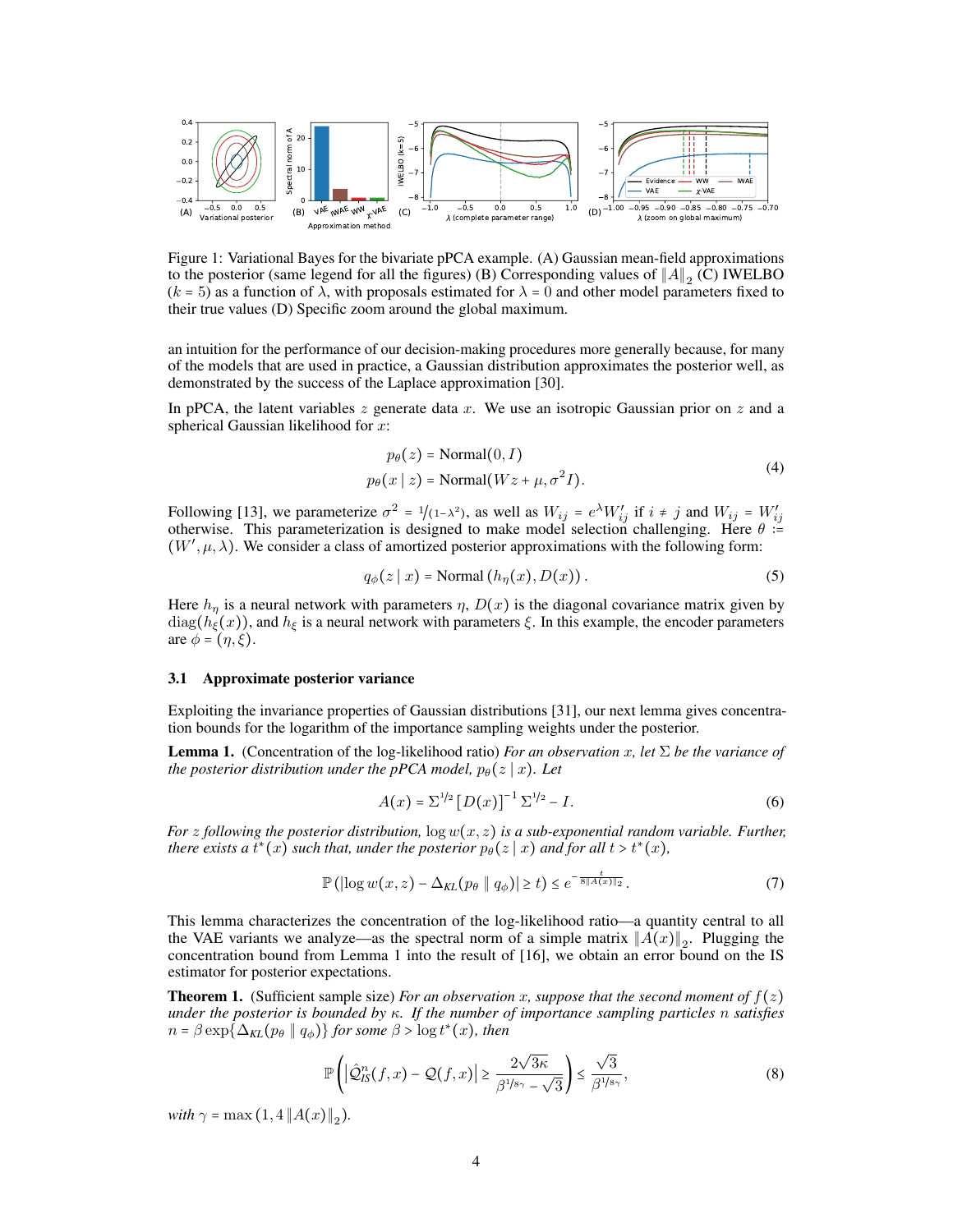|                                       | VA E                 | <b>IWAE</b>          | ww                   | $\chi$ -VAE          |
|---------------------------------------|----------------------|----------------------|----------------------|----------------------|
| $\log p_{\theta}(X)$<br><b>IWELBO</b> | $-17.65$<br>$-17.66$ | $-16.91$<br>$-16.92$ | $-16.93$<br>$-16.96$ | $-16.92$<br>$-16.92$ |
| $  A  _2$<br><b>PSIS</b>              | 1.69<br>0.54         | 1.30<br>0.53         | 2.32<br>0.66         | 1.13<br>0.47         |
| MAE                                   | 0.103                | 0.032                | 0.043                | 0.030                |

<span id="page-4-2"></span><span id="page-4-1"></span>Table 1: Results on the pPCA simulated data. MAE refers to the mean absolute error in posterior expectation

VAE  $w_{\mu\nu}$ X (St) MIS Variational VAE IWAE Model WW 10.26 9.87 9.68 9.78 9.80  $4.13$ 4.53 3.30 4.32 3.48 3.00  $\chi$  - 4.10 3.03 4.27 3.09 3.24 2.40

Figure 2: MAE  $(\times 100)$  for the pPCA model. Each row corresponds to an objective function for fitting the model parameters and each column corresponds to an objective function for fitting the variational parameters.

Theorem [1](#page-3-1) identifies a key quantity—the spectral norm of  $A(x)$ —as useful for controlling the sample efficiency of the IS estimator. The closed-form expression for  $||A(x)||_2$  from Eq. [\(6\)](#page-3-2) suggests overestimating the posterior variance is often more suitable than underestimating variance. For the one-dimensional problem,  $||A(x)||_2$  is indeed asymmetric around its global minimum, favoring larger values of  $D(x)$ .

As a consequence of this result, we can characterize the behavior of several variational inference frameworks such as WW,  $\chi$ -VAE, IWAE, and VAE (in this case, the model is fixed). We provide this analysis for a bivariate Gaussian example in which all the quantities of interest can be visualized (for full derivations, see Appendix [D\)](#page--1-2). Figure [1A](#page-3-3) shows that the VAE underestimates the variance, while other frameworks provide adequate coverage of the posterior. As expected,  $||A||_2$  is significantly smaller for WW and the  $X$ -VAE than for the VAE (Figure [1B](#page-3-3)).

#### 3.2 Model selection

estimation.

In the VAE framework, the model parameters must also be learned. For a fixed variational distribution, variational Bayes (VB) selects the model that maximizes the ELBO or the IWELBO. Each approximate posterior inference method proposes a different lower bound. Even though all these lower bounds become tight (equal to the evidence) with an infinite number of particles, different proposal distribution may not perform equally for model selection with a finite number of particles, as is necessary in practice. Moreover, because the optimal IS proposal depends on the target function [\[32\]](#page-10-6), a good proposal for model learning may not be desirable for decision-making and vice versa.

We can further refine this statement in the regime with few particles. VB estimates of the model parameters are expected to be biased towards the regions where the variational bound is tighter [\[13\]](#page-9-12). For a single particle, the tightness of the IWELBO (hence equal to the ELBO) is measured by the reverse KL divergence:

<span id="page-4-0"></span>
$$
\Delta_{\text{KL}}(q_{\phi} \parallel p_{\theta}) = \frac{1}{2} \left[ \text{Tr} \left[ \Sigma(\theta)^{-1} D(x) \right] + \log \det \Sigma(\theta) \right] + C. \tag{9}
$$

Here C is constant with respect to  $\theta$ . Because  $\Delta_{\text{KL}}(p_{\theta} \parallel q_{\phi})$  is linear in  $D(x)$ , a higher variance  $D(x)$  in Eq. [\(9\)](#page-4-0) induces a higher sensitivity of variational Bayes in parameter space. For multiple particles, no closed-form solution is available so we proceed to numerical experiments on the bivariate pPCA example. We choose five particles. In this setting, the approximate posteriors are fit for an initial value of the parameter  $\lambda = 0$  (the real value is  $\lambda = 0.82$ ) with all other parameters set to their true value. In Figure [1C](#page-3-3), WW and the  $\chi$ -VAE exhibit a higher sensitivity than the VAE and the IWAE, similar to the case with a single particle. This sensitivity translates into higher bias for selection of  $\lambda$  (Figure [1D](#page-3-3)). These results suggest that lower variance proposals may be more suitable for model learning than for decision-making, providing yet another motivation for using different proposals for each task.

### 3.3 pPCA experiments

We now investigate the behavior of WW, the χ-VAE, IWAE, and the VAE for the same model, but in a higher-dimensional setting. In particular, we generate synthetic data according to the pPCA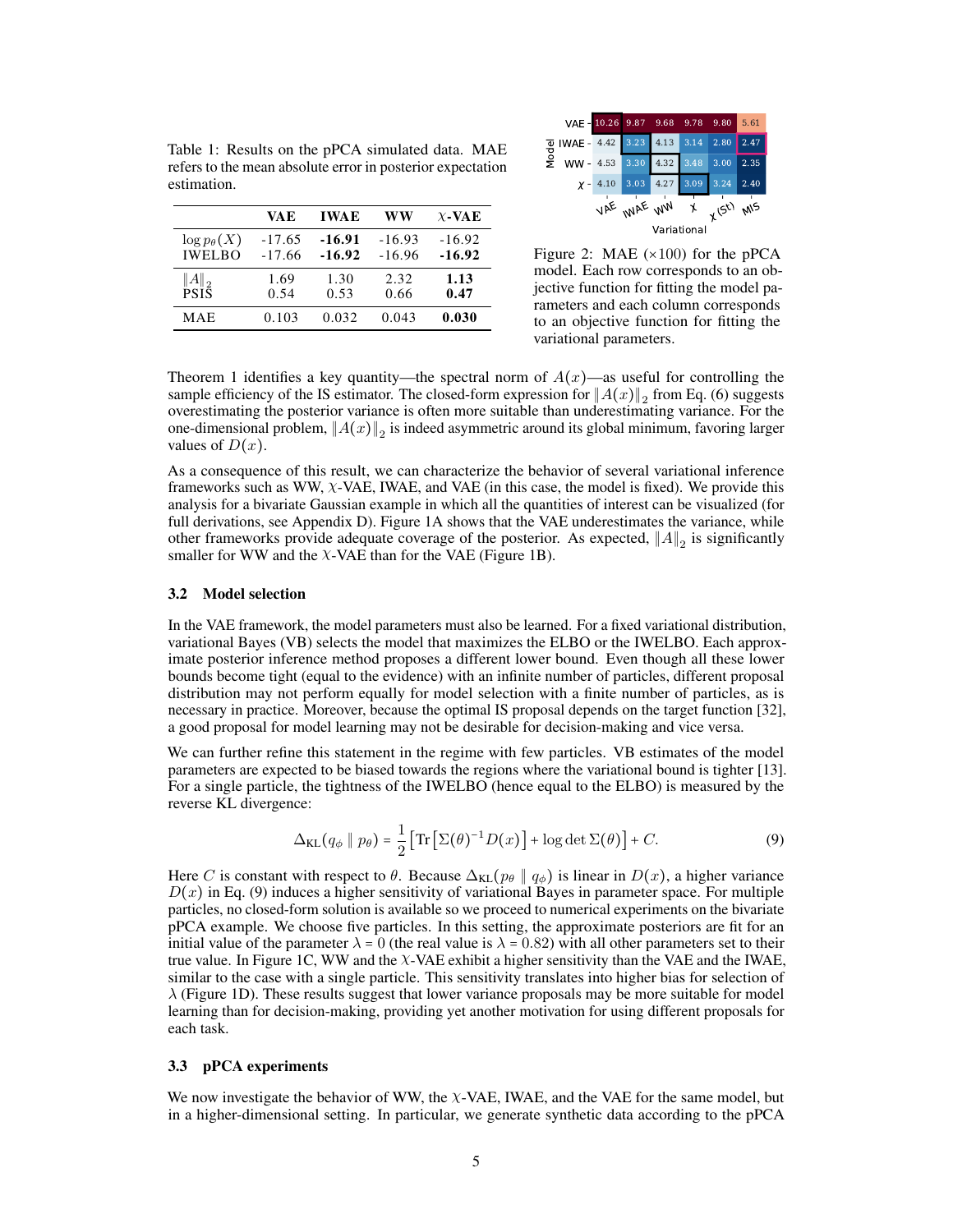model described in Eq. [\(4\)](#page-3-4) and assess how well these variants can estimate posterior expectations. Our complete experimental setup is described in Appendix [E.](#page--1-3) We use a linear function for the mean and the log-variance of the variational distribution. This is a popular setup for approximate inference diagnostics [\[13\]](#page-9-12) since the posterior has an analytic form, and the form is not typically a mean-field factorization. We propose a toy example of a posterior expectation,  $Q(f_{\nu}, x) = p_{\theta}(z_1 \ge \nu \mid x)$ , obtained for  $f_{\nu}(z) = \mathbb{1}\{e_1^{\top}z \ge \nu\}$  with  $e_1$  as the first vector of the canonical basis of  $\mathbb{R}^d$ . For this choice of  $f_{\nu}$ , the resulting posterior expectation is tractable since it is the cumulative density function of a Gaussian distribution.

To evaluate the learned generative model, we provide goodness-of-fit metrics based on IWELBO on held-out data, as well as the exact log-likelihood. In addition, we report the Pareto-smoothed importance sampling (PSIS) diagnostic  $k$  for assessing the quality of the variational distribution as a proposal [\[25\]](#page-9-24). PSIS is computed by fitting a generalized Pareto distribution to the IS weights; it indicates the viability of the variational distribution for IS. For multiple importance sampling (MIS), we combine the proposal (learned on the same model) from IWAE, WW, and  $\chi$ -VAE, as well as samples from the prior [\[33\]](#page-10-7), with equal weights.

When not stated otherwise, we report the median PSIS over 64 observations, using 5, 000 posterior samples. Unless stated otherwise, we use 30 particles per iteration for training the models (as in [\[19\]](#page-9-18)), 10, 000 samples for reporting log-likelihood proxies, and 200 particles for making decisions. All results are averaged across five random initializations of the neural network weights.

Table [1](#page-4-1) contains our results for approximating the pPCA model with 5 particles. IWAE, WW, and the χ-VAE outperform the VAE in terms of held-out exact likelihood. There is a slight preference for IWAE. In terms of posterior approximation, all algorithms yielded a reasonable value for the PSIS diagnostic, in agreement with the spectral norm of A. PSIS values are not directly comparable between models, as they only measure the suitability of the variational distribution for a particular model. In terms of mean absolute error (MAE), IWAE, and χ-VAE achieved the best result. For the VAE, the plugin estimator attained performance similar to the SNIS estimator.

For Figure [2,](#page-4-2) we fix these models and learn several proposal distributions for estimating the posterior expectations. For a fixed model, the proposal from the  $X$ -VAE often improves the MAE, and the one from MIS performs best. The three-step procedure (IWAE-MIS, shown in red) significantly outperforms all of the single-proposal methods (shown in black). Notably, the performance of WW when used to learn a proposal is not as good as expected. Therefore, we ran the same experiment with a higher number of particles and reported the results in Appendix [E.](#page--1-3) Briefly, WW learns the best model for 200 particles, and our three-step procedure (WW-MIS) still outperforms all existing methods.

With respect to the  $\chi$ -VAE, using a Student's t distribution as the variational distribution (in place of the standard Gaussian distribution) usually improves the MAE. Because the Student's t distribution is also better in terms of theoretical motivation (the heavier tails of the Student's t distribution also help to avoid an infinite  $\chi^2$  divergence), we always use it with the  $\chi$ -VAE for the real-world applications.

# <span id="page-5-0"></span>4 Classification-based decision theory

We consider the MNIST dataset, which includes features x for each of the images of handwritten digits and a label c. We aim to predict whether x has its label included in a given subset of digits (from zero to eight). We also allow no decision to be made for ambiguous cases (the "reject" option) [\[24\]](#page-9-23).

We split the MNIST dataset evenly between training and test datasets. For the labels 0 to 8, we use a total of 1, 500 labeled examples. All images associated with label 9 are unlabelled. We assume in this experiment that the MNIST dataset has  $C = 9$  classes. For  $c \in \{0, \ldots, C-1\}$ , let  $p_\theta(c \mid x)$  denote the posterior probability of the class c for a model yet to be defined. Let  $L(a, c)$  be the loss defined over the action set  $A = \{ \emptyset, 0, \ldots, C - 1 \}$ . Action  $\emptyset$  is known as the rejection option in classification (we wish to reject label 9 at decision time). For this loss, it is known that the optimal decision  $a^*(x)$ is a threshold-based rule [\[24\]](#page-9-23) on the posterior probability. This setting is fundamentally different than traditional classification because making an informed decision requires knowledge of the full posterior  $p_{\theta}(c | x)$ , not just the maximum probability class. The Bayes optimal decision rule is based on the posterior expectation  $Q(f, x)$  for  $z = c$ , where f a constant unit function. We provide a complete description of the experimental setup, as well as derivations for the plugin estimator and the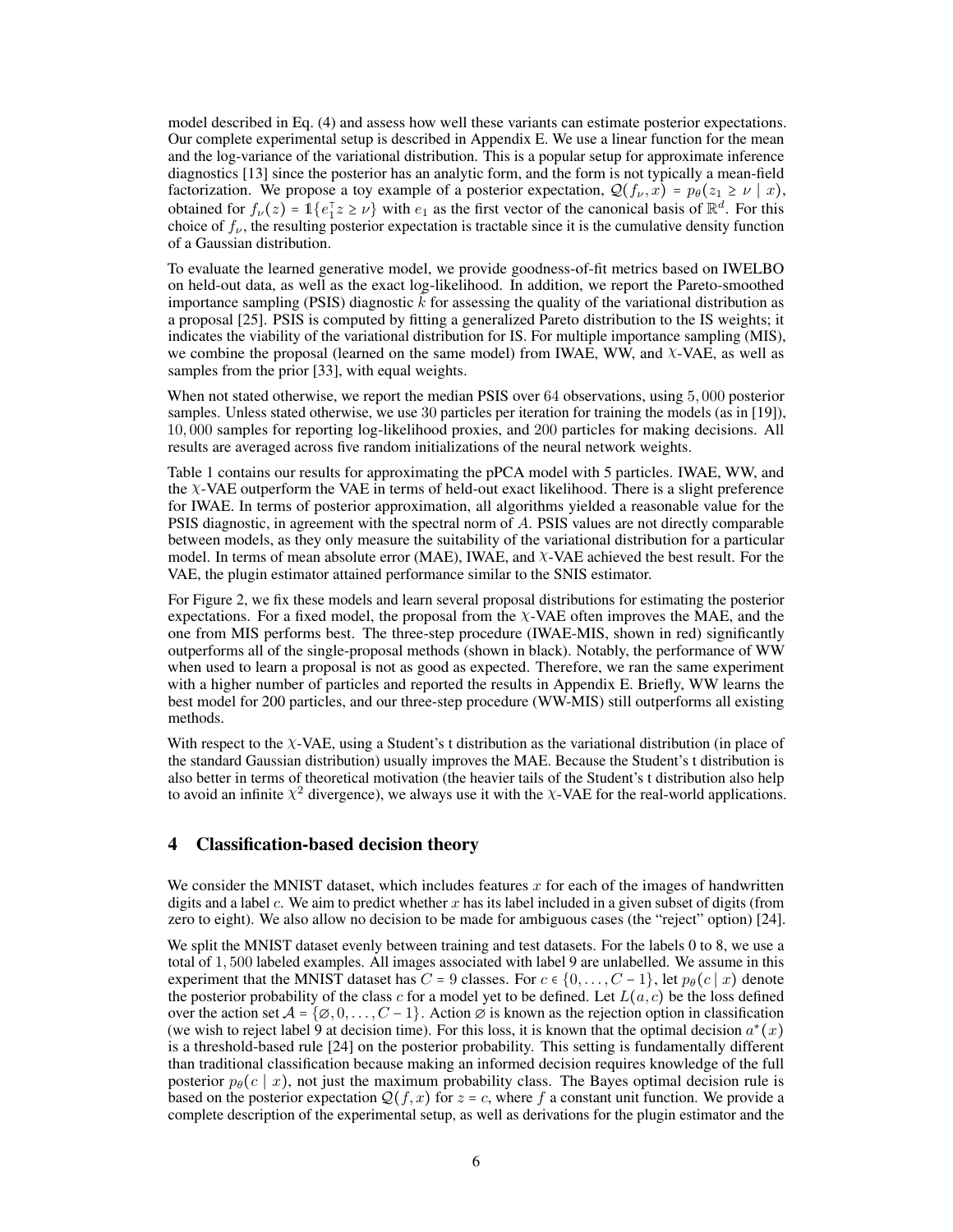<span id="page-6-2"></span><span id="page-6-1"></span>Table 2: Results for the M1+M2 model on MNIST. AUPRC refers to the area under of the PR curve for rejecting the label 9.

|               | VA E      | <b>IWAE</b> | ww        | $\chi$ -VAE |
|---------------|-----------|-------------|-----------|-------------|
| <b>IWELBO</b> | $-104.74$ | $-101.92$   | $-102.82$ | $-105.29$   |
| <b>PSIS</b>   | $\geq 1$  | $\geq 1$    | $\geq 1$  | $\geq 1$    |
| AUPRC.        | 0.35      | 0.45        | 0.29      | 0.44        |



Figure 3: AUPRC for MNIST. Each row corresponds to an objective function for fitting the model parameters and each column corresponds to an objective function for fitting the variational parameters.

SNIS estimator, in Appendix [F.](#page--1-4) To our knowledge, this is the first time semi-supervised generative models have been evaluated in a rejection-based decision-making scenario.

As a generative model, we use the M1+M2 model for semi-supervised learning [\[34\]](#page-10-8). In the M1+M2 model, the discrete latent variable  $c$  represents the class. Latent variable  $u$  is a low-dimensional vector encoding additional variation. Latent variable  $z$  is a low-dimensional representation of the observation. It is drawn from a mixture distribution with mixture assignment  $c$  and mixture parameters that are a function of  $u$ . The generative model is

$$
p_{\theta}(x, z, c, u) = p_{\theta}(x \mid z) p_{\theta}(z \mid c, u) p_{\theta}(c) p_{\theta}(u). \tag{10}
$$

The variational distribution factorizes as

$$
q_{\phi}(z, c, u \mid x) = q_{\phi}(z \mid x) q_{\phi}(c \mid z) q_{\phi}(u \mid z, c).
$$
 (11)

Because the reverse KL divergence can cover only one mode of the distribution, it is prone to attributing zero probability to many classes; some other divergences would penalize this behavior. Appendix [G](#page--1-5) further describes why the M1+M2 model trained as a VAE may be overconfident and why WW and the χ-VAE can remedy this problem. To simplify the derivation of updates for the M1+M2 model with all of the algorithms we consider, we use the Gumbel-softmax trick [\[35\]](#page-10-9) for latent variable  $c$  for unlabelled observations. We fit the M1+M2 model with only nine classes and consider as ground truth that images with label 9 should be rejected at decision time.

Table [2](#page-6-1) gives our results, including the area under the precision-recall curve (AUPRC) for classifying "nines", as well as goodness-of-fit metrics. IWAE and WW learn the best generative model in terms of IWELBO. For all methods, we compare the classification performance of the plugin and the SNIS estimator on labels 1 through 8. While the plugin estimator shows high accuracy across all methods (between 95% and 97%), the SNIS estimator shows poor performance (around 60%). This may be because the PSIS diagnosis estimates are greater than one for all algorithms, which indicates that the variational distribution may lead to large estimation error if used as a proposal [\[25\]](#page-9-24). Consequently, for this experiment we report the result of the plugin estimator. Figure [3](#page-6-2) shows the results of using different variational distributions with the model held fixed. These results suggest that using the  $\chi$ -VAE or MIS on a fixed model leads to better decisions. Overall, our three-step procedure (IWAE-MIS) outperforms all single-proposal alternatives.

## <span id="page-6-0"></span>5 Multiple testing and differential gene expression

We present an experiment involving Bayesian hypothesis testing for detecting differentially expressed genes from single-cell transcriptomics data, a central problem in modern molecular biology. Singlecell RNA sequencing data (scRNA-seq) provides a noisy snapshot of the gene expression levels of cells [\[36,](#page-10-10) [37\]](#page-10-11). It can reveal cell types and gene markers for each cell type as long as we have an accurate noise model [\[38\]](#page-10-12). scRNA-seq data is a cell-by-gene matrix X. For cell  $n = 1, ..., N$  and gene  $g = 1, \ldots, G$ , entry  $X_{ng}$  is the number of transcripts for gene g observed in cell n. Here we take as given that each cell comes paired with an observed cell-type label  $c_n$ .

Single-cell Variational Inference (scVI) [\[7\]](#page-9-6) is a hierarchical Bayes model [\[26\]](#page-10-0) for scRNA-seq data. For our purposes here, it suffices to know that the latent variables  $h_{ng}$  represent the underlying gene expression level for gene  $g$  in cell  $n$ , corrected for a certain number of technical variations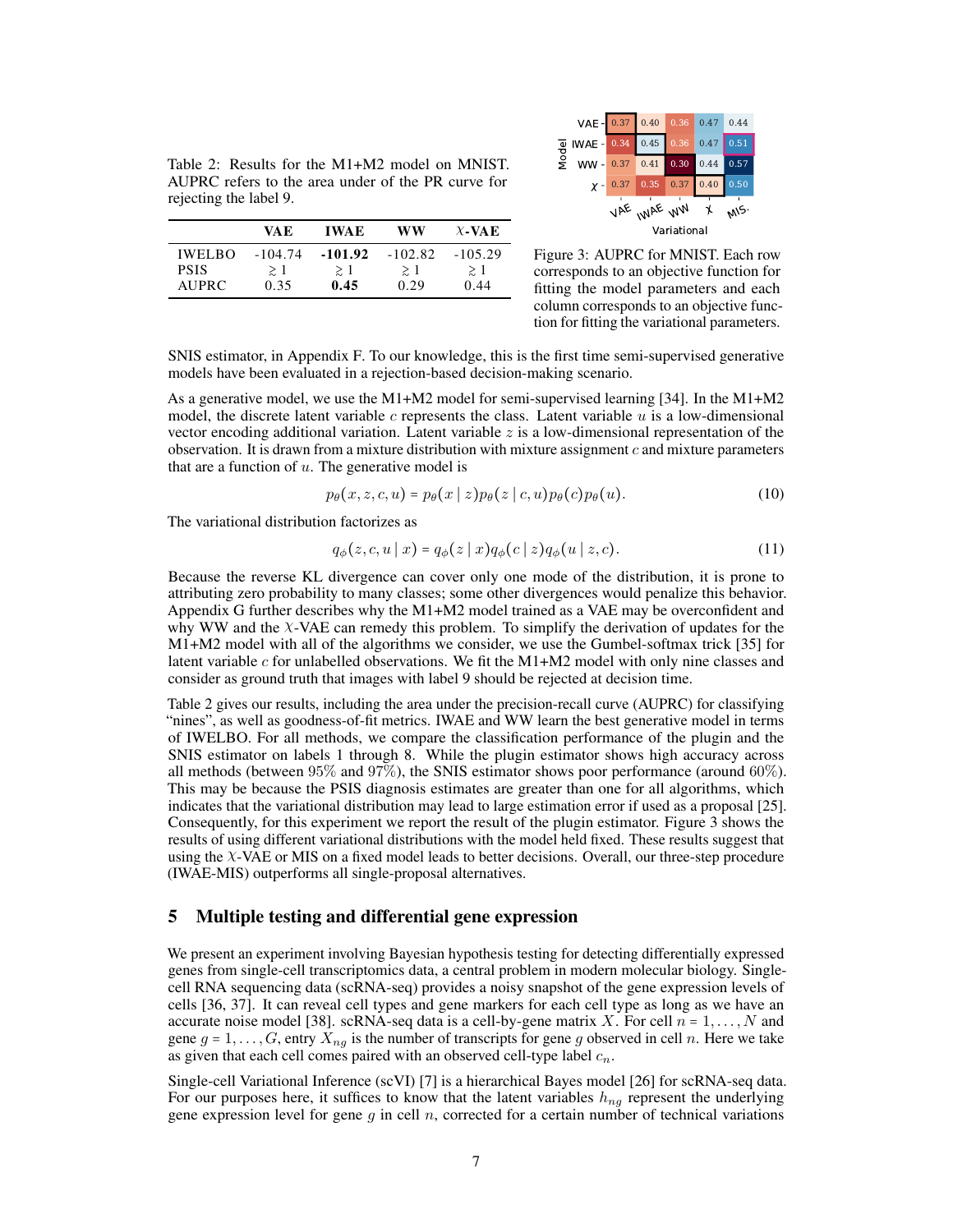<span id="page-7-2"></span><span id="page-7-1"></span>Table 3: Results for the scVI model. MAE FDR refers to the mean absolute error for FDR estimation.

|                      | VA E                   | <b>IWAE</b>            | WW                     | $\chi$ -VAE          |
|----------------------|------------------------|------------------------|------------------------|----------------------|
| AIS<br><b>IWELBO</b> | $-380.42$<br>$-380.42$ | $-372.86$<br>$-372.86$ | $-372.78$<br>$-372.78$ | -371.69<br>$-371.69$ |
| <b>PSIS</b>          | 0.71                   | 0.49                   | 0.47                   | 0.69                 |
| <b>MAE FDR</b>       | 5.78                   | 0.39                   | 0.51                   | 0.27                 |



<span id="page-7-0"></span>Figure 4: FDR MAE for scVI. Each row corresponds to an objective function for fitting the model parameters and each column corresponds to an objective function for fitting the variational parameters.

(e.g., sequencing depth effects). The corrected expression levels  $h_{ng}$  are more reflective of the real proportion of gene expression than the raw data X [\[39\]](#page-10-13). Log-fold changes based on  $h_{nq}$  can be used to detect differential expression (DE) of gene g across cell types a and  $b$  [\[40,](#page-10-14) [41\]](#page-10-15). Indeed, Bayesian decision theory helps decide between a model  $\mathcal{M}_1^g$  in which gene g is DE and an alternative model  $\mathcal{M}_0^g$  in which gene g is not DE. The hypotheses are

$$
\mathcal{M}_1^g: \left| \log \frac{h_{ag}}{h_{bg}} \right| \ge \delta \quad \text{and} \quad \mathcal{M}_0^g: \left| \log \frac{h_{ag}}{h_{bg}} \right| < \delta,
$$
 (12)

where  $\delta$  is a threshold defined by the practitioner. DE detection can therefore be performed by posterior estimation of log-fold change between two cells,  $x_a$  and  $x_b$ , by estimating  $p_\theta(\mathcal{M}_1^g | x_a, x_b)$ with importance sampling. The optimal decision rule for 0-1 loss is attained by thresholding the posterior log-fold change estimate. Rather than directly setting this threshold, a practitioner typically picks a false discovery rate (FDR)  $f_0$  to target. To control the FDR, we consider the multiple binary decision rule  $\mu^k = (\mu_g^k, g \in G)$  that consists of tagging as DE the k genes with the highest estimates of log-fold change. With this notation, the false discovery proportion (FDP) of such a decision rule is

$$
\text{FDP} = \frac{\sum_{g} (1 - \mathcal{M}_1^g) \mu_g^k}{\sum_{g} \mu_g^k}.
$$
\n(13)

Following [\[42\]](#page-10-16), we define the posterior expected FDR as  $\overline{\text{FDR}} := \mathbb{E}[\text{FDP} | x_a, x_b]$ , which can be computed from the differential expression probabilities of Eq.  $(12)$ . We then set k to the maximum value for which the posterior expected FDR is below  $f_0$ . In this case, controlling the FDR requires estimating  $G$  posterior expectations. To quantify the ability of each method to control the FDR, we report the mean absolute error between the ground-truth FDR and the posterior expected FDR.

We fitted the scVI model with all of the objective functions of interest. In addition, we used annealed importance sampling (AIS) [\[27\]](#page-10-1) to approximate the posterior distribution once the model was fitted. AIS is computationally intensive, so we used 500 steps and 100 samples from the prior to keep the runtime manageable. Because the ground-truth FDR cannot be computed on real data, we generated scRNA-seq data according to a Poisson log-normal model (a popular choice for simulating scRNAseq data [\[43,](#page-10-17) [44\]](#page-10-18)) from five distinct cells types corresponding to 10, 000 cells and 100 genes. This model is meant to reflect both the biological signal and the technical effects of the experimental protocol. We provide further details of this experiment in Appendix [H.](#page--1-5)

VAE performs worst in terms of held-out log-likelihood, while χ-VAE performs best (Table [3\)](#page-7-1). We also evaluated the quality of the gene ranking for differential expression based on the AUPRC of the DE probabilities. The model learned with the VAE objective function has an AUPRC of 0.85, while all other combinations have an AUPRC of more than 0.95.

Next, we investigate the role posterior uncertainty plays in properly estimating the FDR. Table [3](#page-7-1) and Figure [4](#page-7-2) report the mean absolute error (MAE) for FDR estimation over the 100 genes. The posterior expected FDR has a large error for any proposal based on the VAE model, which gets even worse using the plugin estimator. However, all of the other models yield a significantly lower error for any proposal. We provided the FDR curves in Appendix [H.](#page--1-5) The VAE has highly inaccurate FDR control. This suggests that the model learned by the original scVI training procedure (i.e., a VAE) cannot be used for FDR control even with AIS as the proposal. IWAE, WW, and  $\chi$ -VAE, on the other hand, may be useful to a practitioner. Further, in this experiment WW slightly outperforms IWAE in terms of held-out IWELBO but not in terms of FDR MAE. Again, the variational distribution used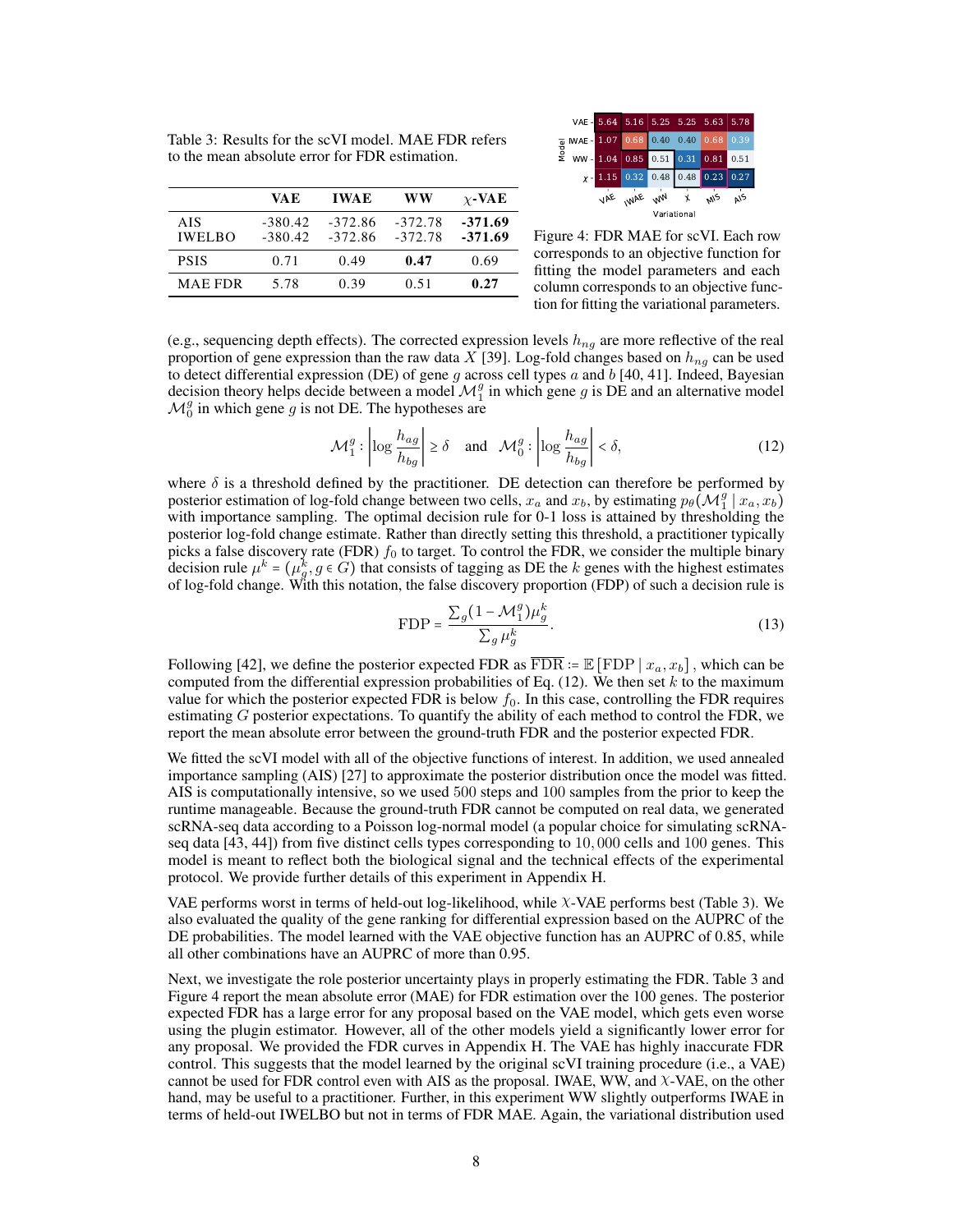to train the best generative model does not necessarily provide the best decisions. Conversely, our three-step procedure  $(X-VAE-MIS)$  has the best FDR estimates for this experiment, improving over all the single-proposal alternatives, as well as over the  $\chi$ -VAE in conjunction with AIS.

# 6 Discussion

We have proposed a three-step procedure for using variational autoencoders for decision-making. This method is theoretically motivated by analyzing the derived error of the self-normalized importance sampling estimator and the biases of variational Bayes on the pPCA model. Our numerical experiments show that in important real-world examples this three-step procedure outperforms VAE, IWAE, WW,  $X$ -VAE, and IWAE in conjunction with AIS.

The proposed procedure requires fitting three VAEs, each with a different loss function. This causes computational overhead in our method compared to a standard VAE. However, this overhead is not large (roughly a constant factor of three) since our method simply consists of training three VAEs, each with a different loss function. In the pPCA experiment, training a single VAE takes 12 seconds, while step one and two of our method together take 53 seconds (on a machine with a single NVIDIA GeForce RTX 2070 GPU). Step three of our method does not introduce any additional computations. In cases where an offline decision is made (for example, in biology), we do not expect the overhead of our method to create a bottleneck.

Posterior collapse is a much studied failure mode of VAEs in which the variational distribution equals the prior and the conditional likelihood of the data is independent of the latent variables [\[45\]](#page-10-19). In Appendix [E,](#page--1-3) we show that two techniques proposed to mitigate the problem of posterior collapse, cyclical annealing [\[46\]](#page-10-20) and lagging inference networks [\[47\]](#page-10-21), do indeed improve the performance of VAEs. However, the three-step procedure we propose still outperforms them.

A complementary approach to our own for decision-making is the elegant framework of losscalibrated inference  $[48, 49]$  $[48, 49]$  $[48, 49]$ , which adapts the ELBO to take into account the loss function  $L$ . Similarly, amortized Monte Carlo integration [\[50\]](#page-10-24) proposes to fit a variational distribution for a particular expectation of the posterior. Neither approach is directly applicable to our setting because adapting the ELBO to a specific decision-making loss implies a bias in learning  $p_{\theta}$ . However, these approaches could potentially improve steps two and three of our proposed framework. Consequently, developing hybrid algorithms is a promising direction for future research.

# Broader impact

The method we propose allows practitioners to make better decisions based on data. This capability may improve decisions about topics as diverse as differential expression in biological data, supply chain inventory and pricing, and personalized medicine treatments. However, the black-box nature of neural networks—a key aspect of our approach—confers both benefits and risks. For data without a simple parametric distribution, neural networks allow us to fit a model accurately, so that we can make decisions in a rigorous data-driven way without recreating prior biases. However, it can be difficult to check the quality of the model fit, particularly when worst-case analysis is appropriate, e.g., in mission-critical applications. In VAE-style architectures, powerful decoder networks are associated with posterior collapse, which could go undetected. More research is needed to ensure the worst-case performance of VAE-style models and/or to diagnosis fit problems before they are used in high-stakes decision-making scenarios.

# Acknowledgments and disclosure of funding

We thank Chenling Xu for suggestions that helped with the third experiment. We thank Adam Kosiorek and Tuan-Anh Le for answering questions about implementation of the Wake-Wake algorithm. We thank Geoffrey Negiar, Adam Gayoso, and Achille Nazaret for their feedback on this article. NY and RL were supported by grant U19 AI090023 from NIH-NIAID.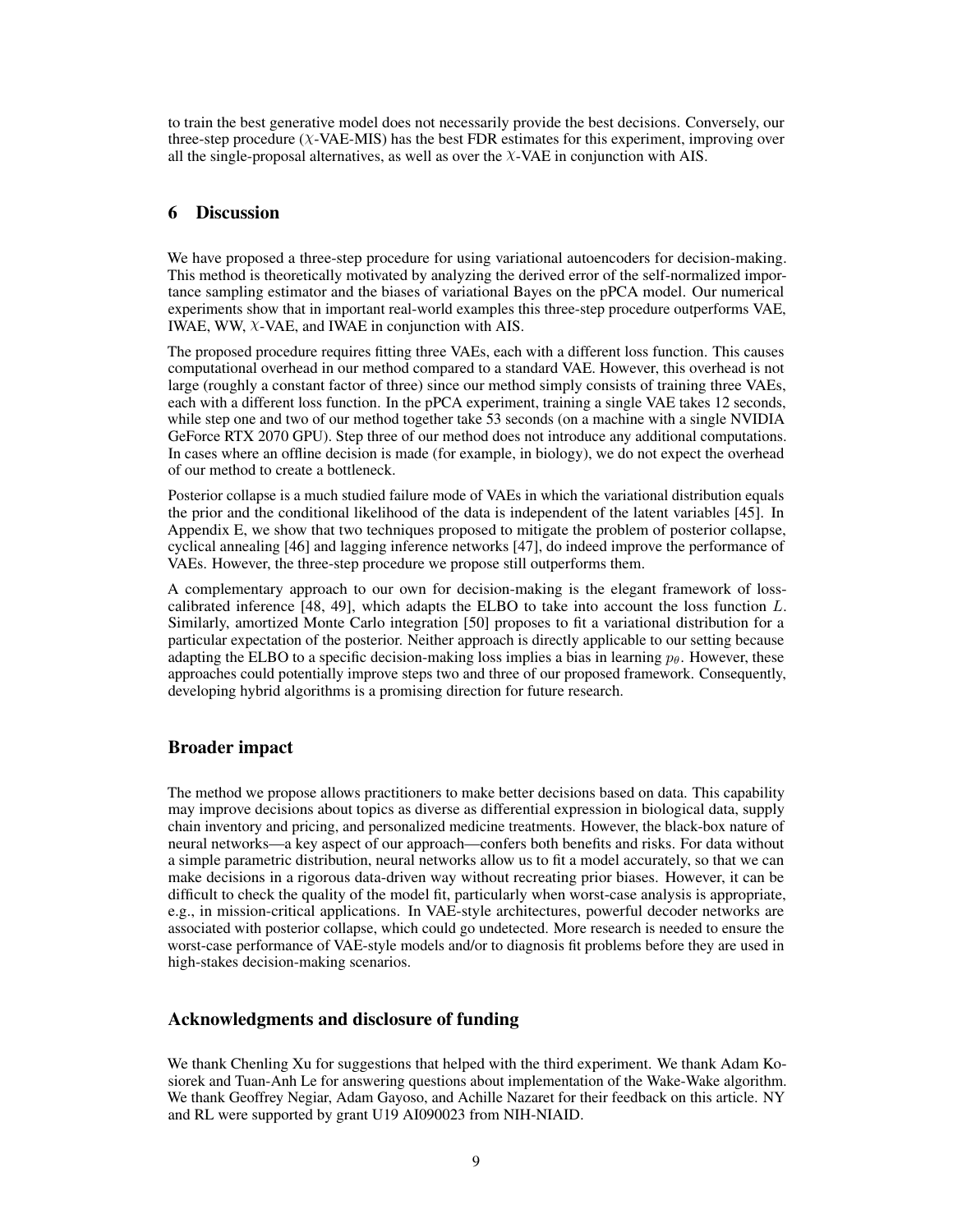## References

- <span id="page-9-0"></span>[1] Diederik P. Kingma and Max Welling. Auto-encoding variational Bayes. In *International Conference on Learning Representations*, 2014.
- <span id="page-9-1"></span>[2] Danilo Jimenez Rezende, Shakir Mohamed, and Daan Wierstra. Stochastic backpropagation and approximate inference in deep generative models. In *International Conference on Machine Learning*, 2014.
- <span id="page-9-2"></span>[3] Ishaan Gulrajani, Kundan Kumar, Faruk Ahmed, Adrien Ali Taiga, Francesco Visin, David Vazquez, and Aaron Courville. PixelVAE: a latent variable model for natural images. In *International Conference on Learning Representations*, 2017.
- <span id="page-9-3"></span>[4] Alexander Amini, Brandon Araki, Daniela Rus, Wilko Schwarting, Guy Rosman, Sertac Karaman, and Daniela L. Rus. Variational autoencoder for end-to-end control of autonomous driving with novelty detection and training de-biasing. In *International Conference on Intelligent Robots and Systems*, 2018.
- <span id="page-9-4"></span>[5] Adam J. Riesselman, John B. Ingraham, and Debora S. Marks. Deep generative models of genetic variation capture the effects of mutations. *Nature Methods*, 2018.
- <span id="page-9-5"></span>[6] Jiarui Ding, Anne Condon, and Sohrab P. Shah. Interpretable dimensionality reduction of single cell transcriptome data with deep generative models. *Nature communications*, 2018.
- <span id="page-9-6"></span>[7] Romain Lopez, Jeffrey Regier, Michael B. Cole, Michael I. Jordan, and Nir Yosef. Deep generative modeling for single-cell transcriptomics. *Nature Methods*, 2018.
- <span id="page-9-7"></span>[8] Chenling Xu, Romain Lopez, Edouard Mehlman, Jeffrey Regier, Michael I. Jordan, and Nir Yosef. Probabilistic harmonization and annotation of single-cell transcriptomics data with deep generative models. *bioRxiv*, 2019.
- <span id="page-9-8"></span>[9] James Berger. *Statistical Decision Theory and Bayesian Analysis*. Springer Science, 1985.
- <span id="page-9-9"></span>[10] Justin Domke and Daniel R. Sheldon. Importance weighting and variational inference. In *Advances in Neural Information Processing Systems*, 2018.
- <span id="page-9-10"></span>[11] Yuhuai Wu, Yuri Burda, Ruslan Salakhutdinov, and Roger Grosse. On the quantitative analysis of decoder-based generative models. In *International Conference on Learning Representations*, 2017.
- <span id="page-9-11"></span>[12] Martin J. Wainwright and Michael I. Jordan. Graphical models, exponential families, and variational inference. *Foundations and Trends in Machine Learning*, 2008.
- <span id="page-9-12"></span>[13] Richard Eric Turner and Maneesh Sahani. Two problems with variational expectation maximisation for time-series models. Technical report, Gatsby Computational Neuroscience Unit, 2011.
- <span id="page-9-13"></span>[14] Thomas P. Minka. Expectation propagation for approximate bayesian inference. In *Uncertainty in Artificial Intelligence*, 2001.
- <span id="page-9-14"></span>[15] Adji Bousso Dieng, Dustin Tran, Rajesh Ranganath, John Paisley, and David Blei. Variational inference via chi-square upper bound minimization. In *Advances in Neural Information Processing Systems*, 2017.
- <span id="page-9-15"></span>[16] Sourav Chatterjee and Persi Diaconis. The sample size required in importance sampling. *The Annals of Applied Probability*, 2018.
- <span id="page-9-16"></span>[17] Sergios Agapiou, Omiros Papaspiliopoulos, Daniel Sanz-Alonso, and Andrew Stuart. Importance sampling: Intrinsic dimension and computational cost. *Statistical Science*, 2017.
- <span id="page-9-17"></span>[18] Yuri Burda, Roger B. Grosse, and Ruslan Salakhutdinov. Importance weighted autoencoders. In *International Conference on Learning Representations*, 2016.
- <span id="page-9-18"></span>[19] Tom Rainforth, Adam Kosiorek, Tuan Anh Le, Chris Maddison, Maximilian Igl, Frank Wood, and Yee Whye Teh. Tighter variational bounds are not necessarily better. In *International Conference on Machine Learning*, 2018.
- <span id="page-9-19"></span>[20] Liqun Chen, Chenyang Tao, Ruiyi Zhang, Ricardo Henao, and Lawrence Carin Duke. Variational inference and model selection with generalized evidence bounds. In *International Conference on Machine Learning*, 2018.
- <span id="page-9-20"></span>[21] Jörg Bornschein and Yoshua Bengio. Reweighted wake-sleep. In *International Conference on Learning Representations*, 2015.
- <span id="page-9-21"></span>[22] Tuan Anh Le, A. Kosiorek, N. Siddharth, Yee Whye Teh, and Frank Wood. Revisiting reweighted wake-sleep for models with stochastic control flow. *Uncertainty in Artificial Intelligence*, 2019.
- <span id="page-9-22"></span>[23] Eric Veach and Leonidas J. Guibas. Optimally combining sampling techniques for Monte Carlo rendering. In *Computer Graphics and Interactive Techniques*, 1995.
- <span id="page-9-23"></span>[24] Christopher M. Bishop. *Pattern Recognition and Machine Learning*. Springer-Verlag, 2006.
- <span id="page-9-24"></span>[25] Yuling Yao, Aki Vehtari, Daniel Simpson, and Andrew Gelman. Yes, but did it work?: Evaluating variational inference. In *International Conference on Machine Learning*, 2018.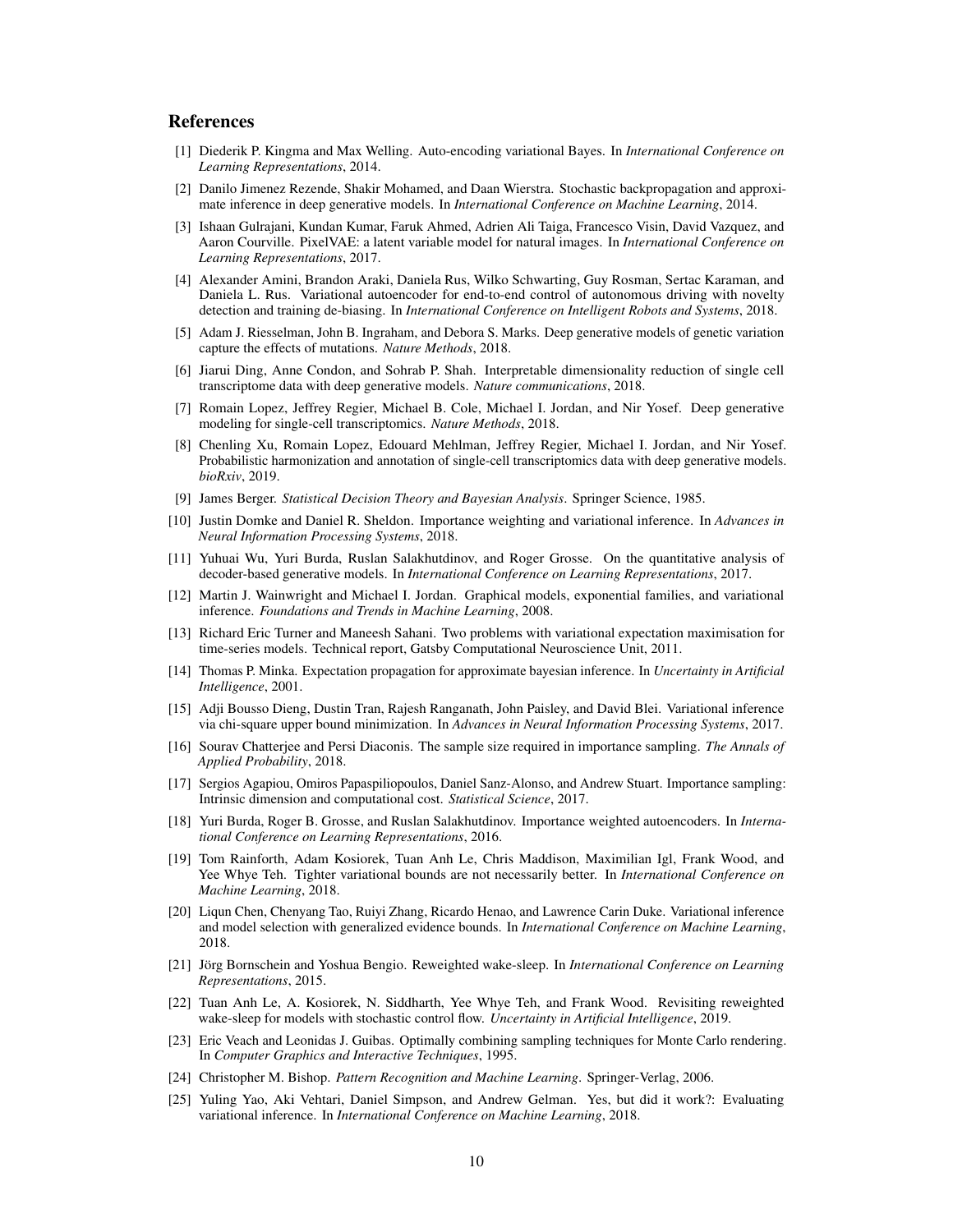- <span id="page-10-0"></span>[26] Andrew Gelman and Jennifer Hill. *Data Analysis Using Regression and Multilevel/Hierarchical Models*. Cambridge University Press, 2007.
- <span id="page-10-1"></span>[27] Radford M. Neal. Annealed importance sampling. *Statistics and computing*, 2001.
- <span id="page-10-2"></span>[28] Corinna Cortes, Yishay Mansour, and Mehryar Mohri. Learning bounds for importance weighting. In *Advances in Neural Information Processing Systems*, 2010.
- <span id="page-10-3"></span>[29] Michael E. Tipping and Christopher M. Bishop. Probabilistic principal component analysis. *Journal of the Royal Statistical Society: Series B (Statistical Methodology)*, 1999.
- <span id="page-10-4"></span>[30] Pierre Simon Laplace. Memoir on the probability of the causes of events. *Statistical Science*, 1986.
- <span id="page-10-5"></span>[31] Martin J. Wainwright. *High-Dimensional Statistics: A Non-Asymptotic Viewpoint*. Cambridge University Press, 2019.
- <span id="page-10-6"></span>[32] Art B. Owen. *Monte Carlo Theory, Methods and Examples*. 2013.
- <span id="page-10-7"></span>[33] Tim Hesterberg. Weighted average importance sampling and defensive mixture distributions. *Technometrics*, 1995.
- <span id="page-10-8"></span>[34] Diederik P. Kingma, Shakir Mohamed, Danilo Jimenez Rezende, and Max Welling. Semi-supervised learning with deep generative models. In *Advances in Neural Information Processing Systems*, 2014.
- <span id="page-10-9"></span>[35] Eric Jang, Shixiang Gu, and Ben Poole. Categorical reparametrization with Gumble-Softmax. In *International Conference on Learning Representations*, 2017.
- <span id="page-10-10"></span>[36] Allon Wagner, Aviv Regev, and Nir Yosef. Revealing the vectors of cellular identity with single-cell genomics. *Nature Biotechnology*, 2016.
- <span id="page-10-11"></span>[37] Amos Tanay and Aviv Regev. Scaling single-cell genomics from phenomenology to mechanism. *Nature*, 2017.
- <span id="page-10-12"></span>[38] Dominic Grun, Lennart Kester, and Alexander van Oudenaarden. Validation of noise models for single-cell transcriptomics. *Nature Methods*, 2014.
- <span id="page-10-13"></span>[39] Michael B. Cole, Davide Risso, Allon Wagner, David DeTomaso, John Ngai, Elizabeth Purdom, Sandrine Dudoit, and Nir Yosef. Performance assessment and selection of normalization procedures for single-cell RNA-seq. *Cell Systems*, 2017.
- <span id="page-10-14"></span>[40] Michael I. Love, Wolfgang Huber, and Simon Anders. Moderated estimation of fold change and dispersion for RNA-seq data with DESeq2. *Genome Biology*, 2014.
- <span id="page-10-15"></span>[41] Pierre Boyeau, Romain Lopez, Jeffrey Regier, Adam Gayoso, Michael I. Jordan, and Nir Yosef. Deep generative models for detecting differential expression in single cells. In *Machine Learning in Computational Biology*, 2019.
- <span id="page-10-16"></span>[42] Shiqi Cui, Subharup Guha, Marco A. R. Ferreira, and Allison N. Tegge. hmmSeq: A hidden Markov model for detecting differentially expressed genes from RNA-seq data. *The Annals of Applied Statistics*, 2015.
- <span id="page-10-17"></span>[43] F. William Townes, Stephanie C. Hicks, Martin J. Aryee, and Rafael A. Irizarry. Feature selection and dimension reduction for single-cell RNA-Seq based on a multinomial model. *Genome Biology*, 2019.
- <span id="page-10-18"></span>[44] Helena L. Crowell, Charlotte Soneson, Pierre-Luc Germain, Daniela Calini, Ludovic Collin, Catarina Raposo, Dheeraj Malhotra, and Mark D. Robinson. On the discovery of subpopulation-specific state transitions from multi-sample multi-condition single-cell RNA sequencing data. *bioRxiv*, 2020.
- <span id="page-10-19"></span>[45] James Lucas, George Tucker, Roger B. Grosse, and Mohammad Norouzi. Don't blame the ELBO! a linear VAE perspective on posterior collapse. In *Advances in Neural Information Processing Systems*, 2019.
- <span id="page-10-20"></span>[46] Hao Fu, Chunyuan Li, Xiaodong Liu, Jianfeng Gao, Asli Celikyilmaz, and Lawrence Carin. Cyclical annealing schedule: a simple approach to mitigating KL vanishing. In *Conference of the North American Chapter of the Association for Computational Linguistics: Human Language Technologies*, 2019.
- <span id="page-10-21"></span>[47] Junxian He, Daniel Spokoyny, Graham Neubig, and Taylor Berg-Kirkpatrick. Lagging inference networks and posterior collapse in variational autoencoders. In *International Conference on Learning Representations*, 2018.
- <span id="page-10-22"></span>[48] Simon Lacoste-Julien, Ferenc Huszár, and Zoubin Ghahramani. Approximate inference for the losscalibrated Bayesian. In *International Conference on Artificial Intelligence and Statistics*, 2011.
- <span id="page-10-23"></span>[49] Tomasz Kuśmierczyk, Joseph Sakaya, and Arto Klami. Variational Bayesian decision-making for continuous utilities. In *Advances in Neural Information Processing Systems*, 2019.
- <span id="page-10-24"></span>[50] Adam Golinski, Frank Wood, and Tom Rainforth. Amortized Monte Carlo integration. In *International Conference on Machine Learning*, 2019.
- [51] Beatrice Laurent and Pascal Massart. Adaptive estimation of a quadratic functional by model selection. *The Annals of Statistics*, 2000.